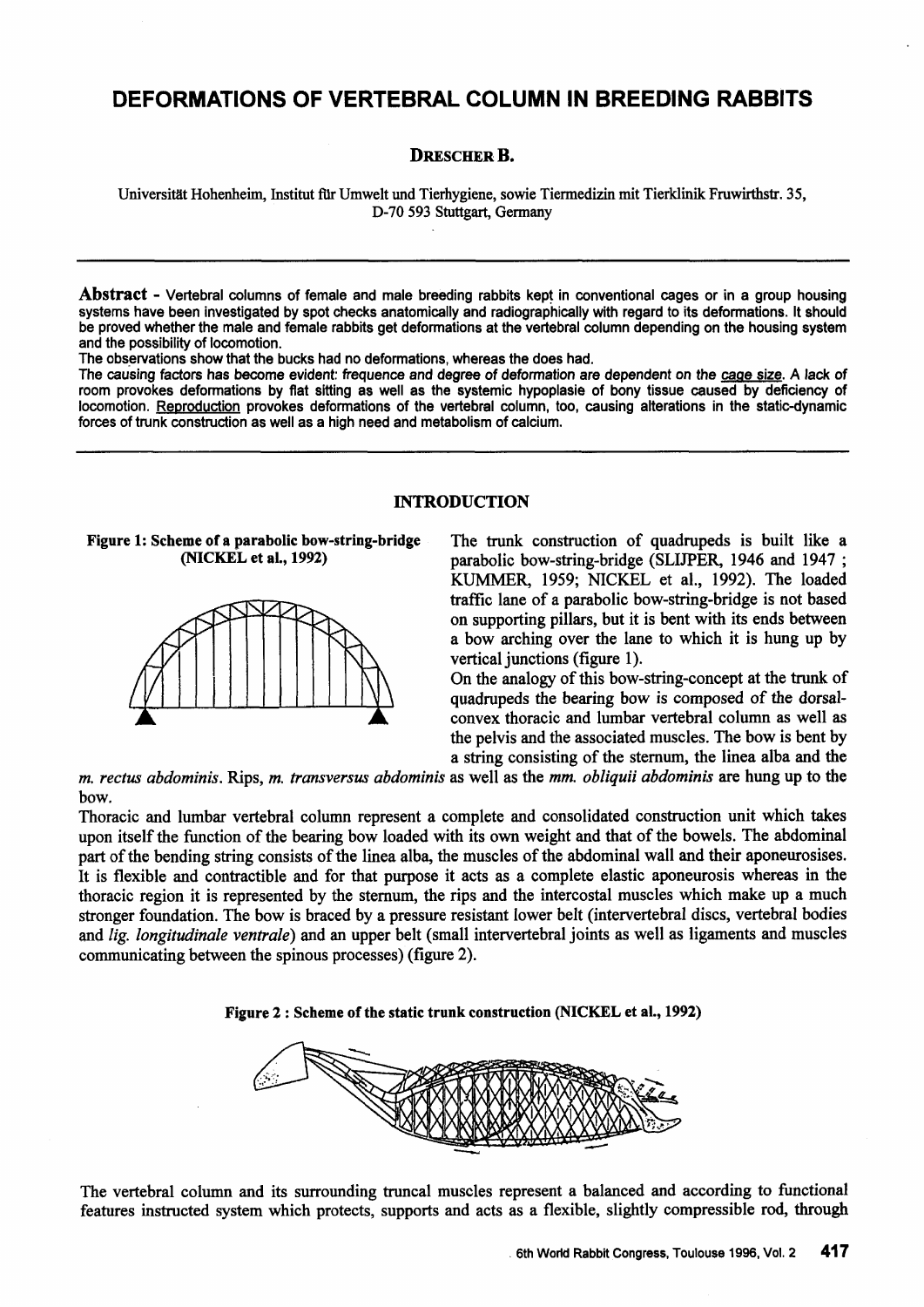which the propelling force generated by the pelvic limbs is transmitted to the rest of the body (EVANS and CHRISTENSEN, 1979). lt is characterized by load capacity, elasticity and agility. The vertebral column serves the trunk as a supporter for the cavities of the body as well as a receiver and transferer of the shove produced by the hindlimbs forward to the forelimbs with the slightest possible lost of energy. Alterations proceeding at any part of the system will take effect on the whole system (LOEFFLER, 1967).

# MATERIAL AND MEffiODS

The radiological and anatomical investigations have been carried out with ZIKA-rabbits, a meat line with the ability of rapid growth. Table 1 gives a survey about amount of animals, sex, housing systems and animals's age ofradiological sfudies.

| <b>Table 1: Animals</b> |                      |                                    |                                                                                                         |                                                                                  |  |  |  |  |  |  |
|-------------------------|----------------------|------------------------------------|---------------------------------------------------------------------------------------------------------|----------------------------------------------------------------------------------|--|--|--|--|--|--|
| group                   | amount<br>sex        |                                    | housing                                                                                                 | age of radiological<br>studies                                                   |  |  |  |  |  |  |
| 2<br>3<br>4             | 20<br>10<br>20<br>12 | male<br>female<br>female<br>female | cage $1$ <sup>*</sup><br>cage 1<br>cage $2^*$<br>1.-3. month cage $1^*$<br>from 4. month 3-c- $s^{***}$ | c. $12$ months<br>$9 - 16.5$ months<br>$2 - 4$ years<br>3, 18, 22, 26, 33 months |  |  |  |  |  |  |

\*) cage 1: size 50 x 70 x 40 cm (length x breadth x height) plastic slatted floor, remaining walls out of wire grates

cage 2: size 60 x 40 x 32 cm ( $1 \times b \times h$ ) floor and walls out of wire grates

•• ) 3-c-s= 3-compartment-system : l. compartment for does' retiring, 2. compartment for young and adult rabbits and the 3. compartment for young rabbits = litter boxes

Roentgenograms have been made in laterolateral and ventrodorsal planes.

Radiological alterations of the vertebral column can be classified in three kinds of deviation from the normalanatomical vertebral column curve, namely in the horizontal plane (scoliosis) and in the median plane (lordosis and kyphosis).

The alterations have been classified in three degrees:

light (+) with small, significant ( $++$ ) with distinct and high significant ( $+++$ ) with heavy deviations of the affected sections of the vertebral column in a parahorizontal resp. paramedian plane. Furthermore scoliosises were differentiated in simple scoliosis, i.e. a simple deformation of a section, s-shaped scoliosis, i.e. a mainand counter-curve, and a tripel-scoliosis, i.e. a threefold curve in the concerning section of vertebral column. The rabbits were killed by slaughtering and the vertebral columns were dissected and mazerated.

## **RESULTS**

The established deformations have manifested exclusively in the thoracic section ofthe vertebral column, in the course of which scolio-kypho-lordosis (9x), scoliosis (5x), lordosis and scolio-kyphosis (each 2x), kyphosis and scolio-lordosis (each 1x) have been found. The results from the radiological examinations are summerized in table 2. It shows clearly that the female caged rabbits contrary to the males have more frequent and to a higher degree deformations of the vertebral column.

The male rabbits had no positive findings. The female rabbits from the 3-c-s showed in 2 of 12 cases light pathologic curves (lx lordosis, lx scolio-kyphosis). These alterations have already manifested at the age of three months as they were transferred to the 3-c-system: they had been kept in small cages during the first three months of life.

All animals show alterations only at the thoracic section with the exception of one animal which has one altered lumbar vertebra, too. 17 of20 cases presenta scoliosis: *5* ofthem a simple, 8 a s-shaped and 4 a tripel-scoliosis. Lordosises and kyphosises are represented 12 times each. The table shows that 9 animals have three kinds of all possible deformations at the same time, 3 animals have two and 8 have one kind of deformation. In case of combination of two or three kinds of pathological curves 9 animals show at the same region of the thoracic vertebral column both scoliosis and one or even both possible deformations in dorsoventral direction. In 6 cases scoliosis appears together with kyphosis and lordosis, in 2 cases with kyphosis and in one case with lordosis.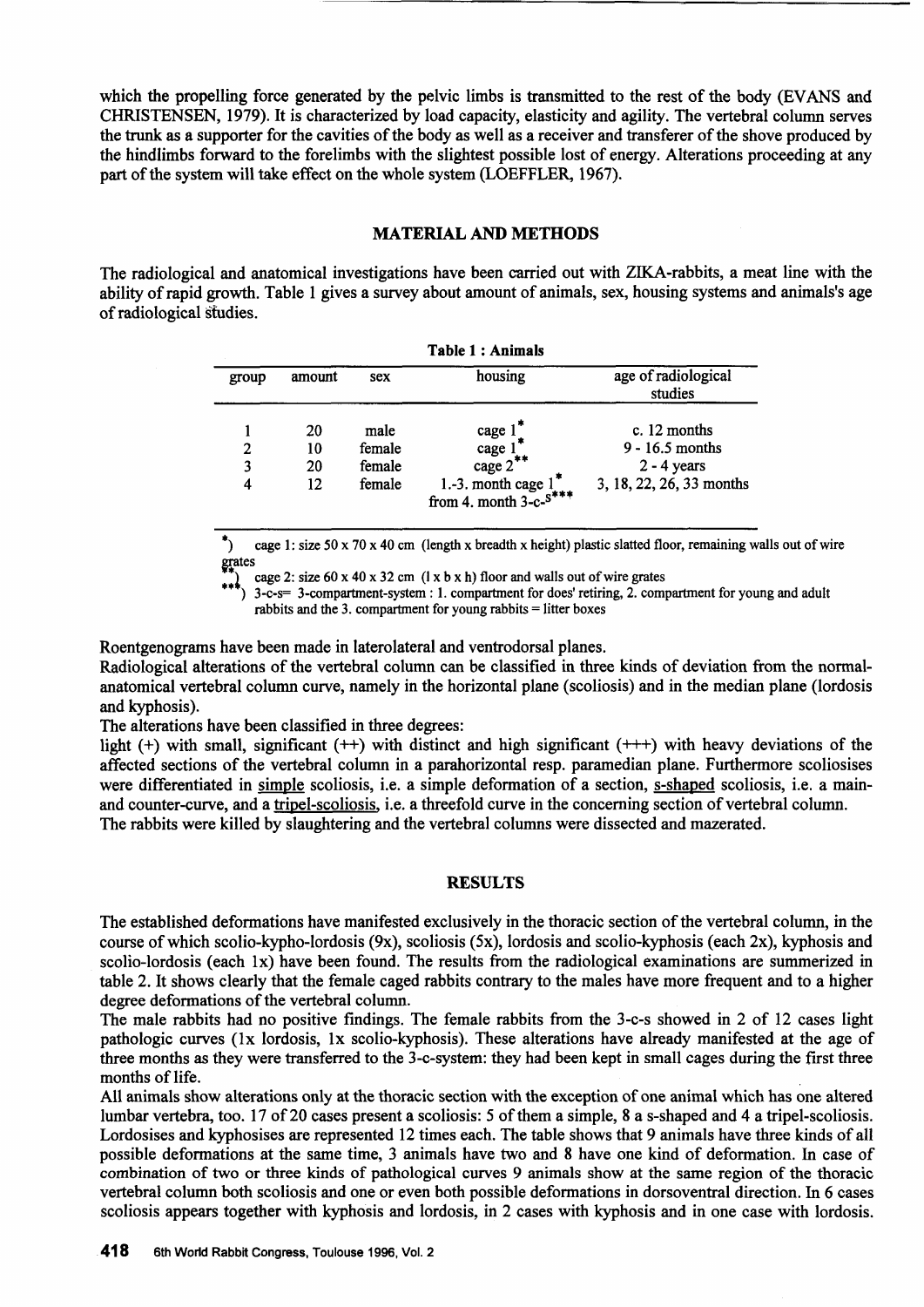The results show that mainly the middle third of the thoracic vertebral column is affected by scoliosis, in heavy cases the whole thoracic vertebral column. Lordosises manifest more frequent at the caudal, kyphosis preferably at the cranial section of the thoracic vertebral column.

In a follow-up investigation rabbits of group 4 were roentgenized at different stages of life - see table l. The positive rabbits show light pathological curves of the thoracic vertebral column which could already be registered at the age of three months.

Each radiological examination afterwards showed the same result, that means there was no deterioration or expansion of the process.

Morphological alterations of the vertebrae in the deformed sections were wedged vertebrae and/or altered spinous processes in form and direction. In kyphotic regions spinous processes are separated with wide spaces in between, whereas in lordotic regions they are pushed together so that the free ends of neighboured spinous processes are in contact with each other.

| group | amount | m/f         | housing    | without<br>findings | S |   | k | $s+k$ | $s+1$ | $skl^*$ |
|-------|--------|-------------|------------|---------------------|---|---|---|-------|-------|---------|
|       | 20     | m<br>$\sim$ | cage 1     | 20                  |   |   |   |       |       |         |
| 2     | 10     |             | cage 1     | 6                   |   |   |   |       |       |         |
| 3     | 20     |             | cage 2     | 6                   |   |   |   |       |       | 9       |
| 4     | 12     |             | $3-c-s$    | 10                  |   |   |   |       |       |         |
|       | 62     |             | altogether | 42                  |   | 2 |   | 2     |       | 9       |

Table *2* : Survey about the radiological alterations

\* (s = scoliosis, k = kyphosis, 1 = lordosis, s+k = scoliokyphosis,

 $s+1$  = scoliolordosis,  $k+1$  = kypholordosis,  $sk1$  = scoliokypholordosis)

## DISCUSSION

Summarizing the results the following aspects arise :

- 1) Under identical circumstances conceming feeding, cage-housing and other stable conditions the rabbits of group 1 and 2 show in so far big differences in vertebral column alterations as the male rabbits all have been free of any alteration, whereas the female rabbits of the same age have shown light deformations of the thoracic vertebral column in 4 of 10 cases.
- 2) The roentgenograms of the female rabbits (group 3), housed in cages of 60 x 40 x 32 cm, show by two thirds (14 of 20 rabbits) deformations of the vertebral column: 5 lightly, 6 significantly and 3 highsignificantly altered.
- 3) Two of twelve animals from the group housing system (group 4) showed light alterations already at the age of 3 months. Up to that day they had lived in cage housing. The alterations, however, did not proceed during the following 30 months of group housing, nor in location nor in degree. Whether these alterations have a congenital or an acquired aetiology, especially with regard to the breeder's cage housing of the first three months, never can be cleared.
- 4) All positive animals show alterations at the thoracic vertebral column. 17 of 20 rabbits have a scoliosis, that is combined with deformations in dorso-ventral direction in 12 of these cases.

The exhibited results will be discussed in regard to the causality as well as to the relevance of animal protection.

First of all the fact surprises that the deformations have manifested in the thoracic vertebral column. But concerning oneself with the static construction of the rabbit's trunk in resting carriage the following . characteristics tum out to be remarkable :

- l. A significant dorsal-convex bow of thoracic and lumbar vertebral column ;
- 2. A thoracic vertebral colurnn constructed from very little vertebrae and at the same time a lumbar vertebral column whose vertebrae increase.in size and firmness from one to its next in cranio-caudal direction;
- 3. steeply set pelvis.

In conventional cage-housing with poor height rabbits often remain in a behavioural-morphological altered "flat sitting". Then the animal's back is not arched in dorsal-convex direction, but it is ventrally flatted or even pressed through. This behaviour pattem leads to an unphysiological loading of the vertebral column which is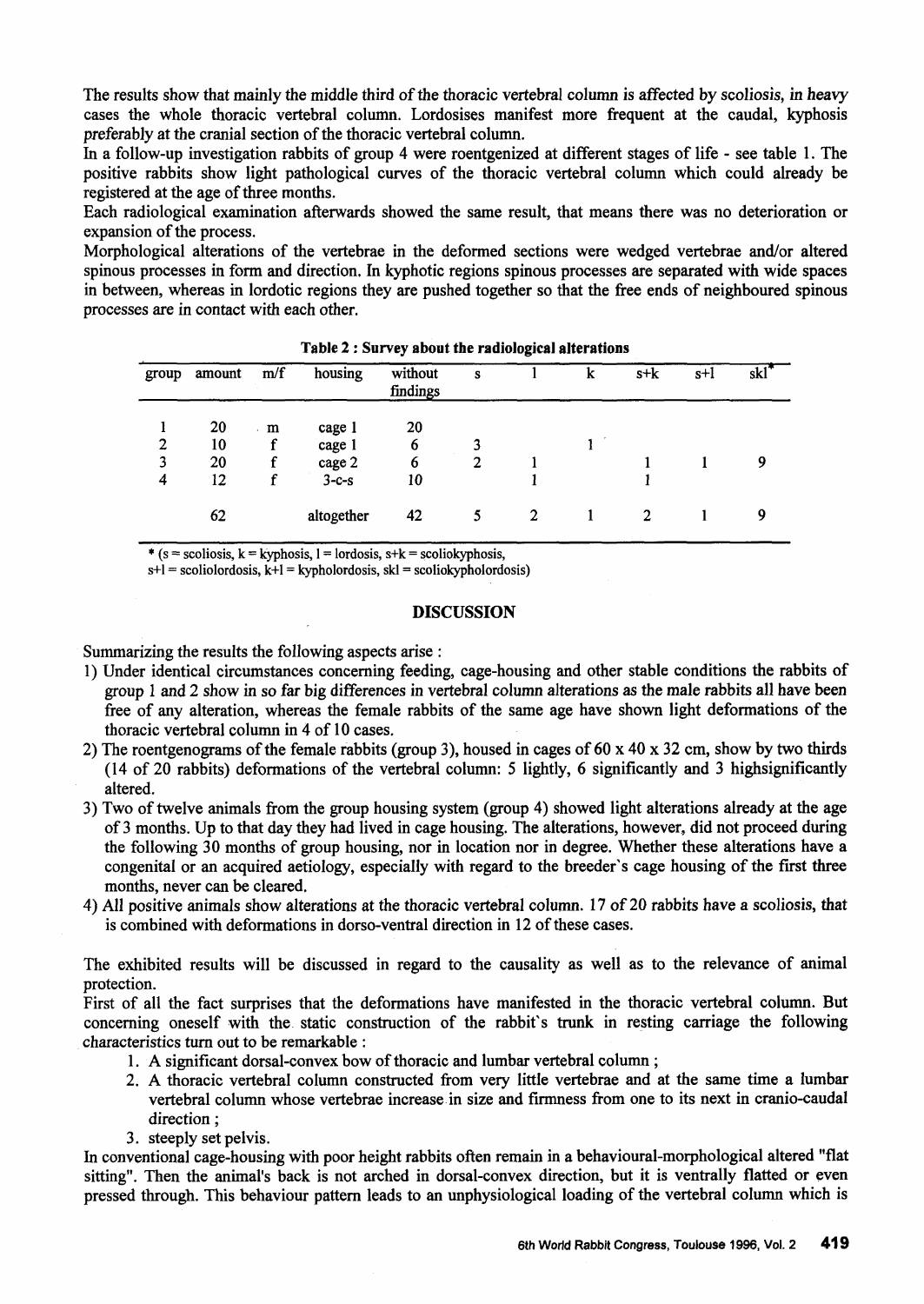regarded as being cage dependent accessory to the vertebral column deformation. This carriage may also be compared with the analogous resting carriage of humans leading to extension resp. shrinkage of the holding apparatus of the vertebral column.

An essential loading for the female rabbits is given by the weight of the gravid uterus. An average gravidity with 8 foetuses will bring an additional bodyweight of nearly 500 g: average foetal weight of 50 g= 400 g plus 100 g uterine additional organ weight. In the case of a gravidity with 18 foetuses there will even be an additional bodyweight of nearly 1000 g, i.e. 20% additional bodyweight for an average female rabbit that weighs 5000 g. Through the increasing bodyweight especially in the caudal section of the body its centre of gravity as well as its static-dynamic forces will be displaced caudally. Recurring to the bow-string-concept the following hypothetic explanation results :

Figure 3 shows the forces of the bow-string-construction. In the not gravid rabbit tensile forces of the string act on the vertebral column and will be turned over pressure forces from vertebra to vertebra ofthe bow.

In the gravid rabbit with a higher bodyweigth from 10 to 20% because of its gravid uterus much higher tensile forces (fig. 4: thick arrows) may be expected to influence first the lumbar vertebrae. Secondly they will be turned over to pressure forces and conducted from vertebra to vertebra in both cranial and caudal direction. In the caudal region of the vertebral column these forces take effect on big lumbar vertebrae as well as on the sacrum and the pelvis which are consolidated by the iliosacral joints. The steep position of the pelvis as noteworthy continuation of the bow-construction may act as an additional stabilisation of the bow. The conduction of the pressure forces to the cranial direction of the vertebral column principally means a conduction to continually in size decreasing thoracic vertebrae. Those are just slightly fixed by the moveable basis of the shoulder joints. In case the pressure forces exceed the carrying capacity of the bony basis and of the compensative mechanisms by the holding apparatus of the vertebral column, a contortion of the bow arises around its longitudinal axis, comparably to an overloaded parabolic bow-string-bridge. The contortion of the vertebrae out of the middle of the axis leads them into a paramedian plane. A scoliosis results. Most of all, this hypothesis is supported by the fact that 17 of 20 positive female rabbits show scoliosises of different degrees.





An exclusively caged rabbit with little possibility of locomotion suffers a systemic hypoplasia of the bony tissue, especially of the spongy (ROTHFRITZ et al., 1992) but even of the compact one (DRESCHER, 1989). By the tensile forces the gradually increasing bodyweight of the gravid rabbit has an effect just on this

hypoplastic bony tissue which at the same time is still confronted with modelling processes finishing the procedure of thickness growth.

In the sixth month of life the rabbit is confronted with those metabolic changes which repeat every month with each new pregnancy.

The investigations make evident the influence of locomotion on the vertebral column :

Extreme conditions of rabbit housing (cage 2:  $60 \times 40 \times 32$  cm) provoke high significant alterations. Ameliorated cage conditions (cage 1:  $50 \times 70 \times 40$  cm) lead to minimal deformations. Housing conditions in the proven 3-c-system with group hoúsing, however, do not provoke any deformations of the vertebral columns of the rabbits in these investigations. As for as that goes it is demonstrated that the influence of locomotion on the bony tissue is a main factor for the development and preservation of a normal-anatomical vertebral column.

Lactation and foetal bone development taking place at the same time during the second half of pregnancy provoke a very high need of calcium. Possibly the hypoplastic bony tissue gets into a negative calcium balance.